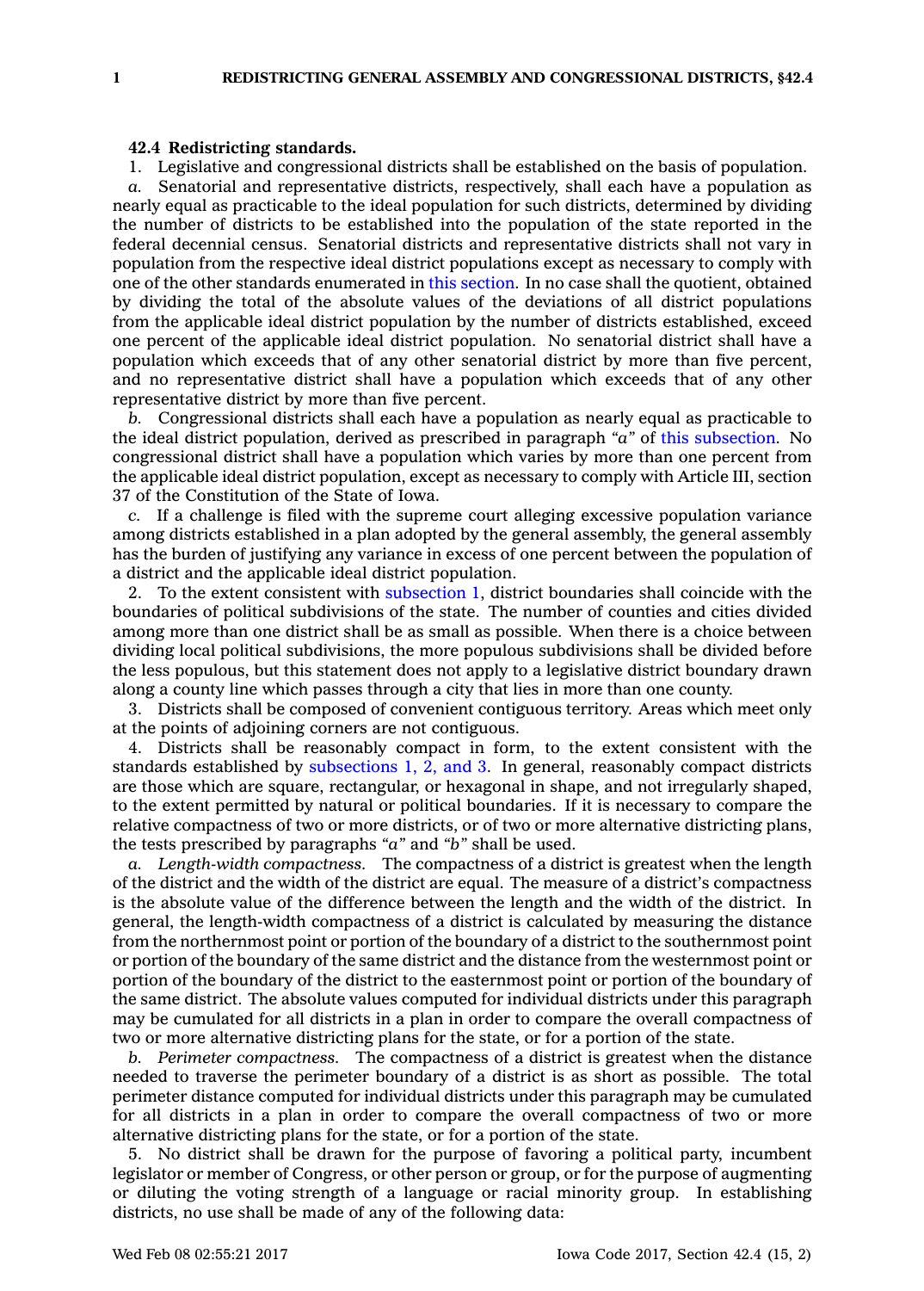- *a.* Addresses of incumbent legislators or members of Congress.
- *b.* Political affiliations of registered voters.
- *c.* Previous election results.

*d.* Demographic information, other than population head counts, except as required by the Constitution and the laws of the United States.

6. In order to minimize electoral confusion and to facilitate communication within state legislative districts, each plan drawn under this [section](https://www.legis.iowa.gov/docs/code/42.4.pdf) shall provide that each representative district is wholly included within <sup>a</sup> single senatorial district and that, so far as possible, each representative and each senatorial district shall be included within <sup>a</sup> single congressional district. However, the standards established by [subsections](https://www.legis.iowa.gov/docs/code/42.4.pdf) 1 through 5 shall take precedence where <sup>a</sup> conflict arises between these standards and the requirement, so far as possible, of including <sup>a</sup> senatorial or representative district within <sup>a</sup> single congressional district.

7. Each bill embodying <sup>a</sup> plan drawn under this [section](https://www.legis.iowa.gov/docs/code/42.4.pdf) shall provide that any vacancy in the general assembly which takes office in the year ending in one, occurring at <sup>a</sup> time which makes it necessary to fill the vacancy at <sup>a</sup> special election held pursuant to [section](https://www.legis.iowa.gov/docs/code/69.14.pdf) 69.14, shall be filled from the same district which elected the senator or representative whose seat is vacant.

8. Each bill embodying <sup>a</sup> plan drawn under this [section](https://www.legis.iowa.gov/docs/code/42.4.pdf) shall include provisions for election of senators to the general assemblies which take office in the years ending in three and five, which shall be in conformity with Article III, section 6, of the Constitution of the State of Iowa. With respect to any plan drawn for consideration in <sup>a</sup> year ending in one, those provisions shall be substantially as follows:

*a.* Each senatorial district in the plan which is not <sup>a</sup> holdover senatorial district shall elect <sup>a</sup> senator in the year ending in two for <sup>a</sup> four-year term commencing in January of the year ending in three. If an incumbent senator who was elected to <sup>a</sup> four-year term which commenced in January of the year ending in one, or was subsequently elected to fill <sup>a</sup> vacancy in such <sup>a</sup> term, is residing in <sup>a</sup> senatorial district in the plan which is not <sup>a</sup> holdover senatorial district on the first Wednesday in February of the year ending in two, that senator's term of office shall be terminated on January 1 of the year ending in three.

*b.* Each holdover senatorial district in the plan shall elect <sup>a</sup> senator in the year ending in four for <sup>a</sup> four-year term commencing in January of the year ending in five.

(1) If one and only one incumbent state senator is residing in <sup>a</sup> holdover senatorial district in the plan on the first Wednesday in February of the year ending in two, and that senator meets all of the following requirements, the senator shall represent the district in the senate for the general assembly commencing in January of the year ending in three:

(a) The senator was elected to <sup>a</sup> four-year term which commenced in January of the year ending in one or was subsequently elected to fill <sup>a</sup> vacancy in such <sup>a</sup> term.

(b) The senatorial district in the plan which includes the place of residence of the state senator on the date of the senator's last election to the senate is the same as the holdover senatorial district in which the senator resides on the first Wednesday in February of the year ending in two, or is contiguous to such holdover senatorial district. Areas which meet only at the points of adjoining corners are not contiguous.

(2) Each holdover senatorial district to which subparagraph (1) is not applicable shall elect <sup>a</sup> senator in the year ending in two for <sup>a</sup> two-year term commencing in January of the year ending in three. However, if more than one incumbent state senator is residing in <sup>a</sup> holdover senatorial district on the first Wednesday in February of the year ending in two, and, on or before the third Wednesday in February of the year ending in two, all but one of the incumbent senators resigns from office effective no later than January of the year ending in three, the remaining incumbent senator shall represent the district in the senate for the general assembly commencing in January of the year ending in three. A copy of each resignation must be filed in the office of the secretary of state no later than 5:00 p.m. on the third Wednesday in February of the year ending in two.

*c.* For purposes of this [subsection](https://www.legis.iowa.gov/docs/code/42.4.pdf):

(1) *"Holdover senatorial district"* means <sup>a</sup> senatorial district in the plan which is numbered with an even or odd number in the same manner as senatorial districts, which were required to elect <sup>a</sup> senator in the year ending in zero, were numbered.